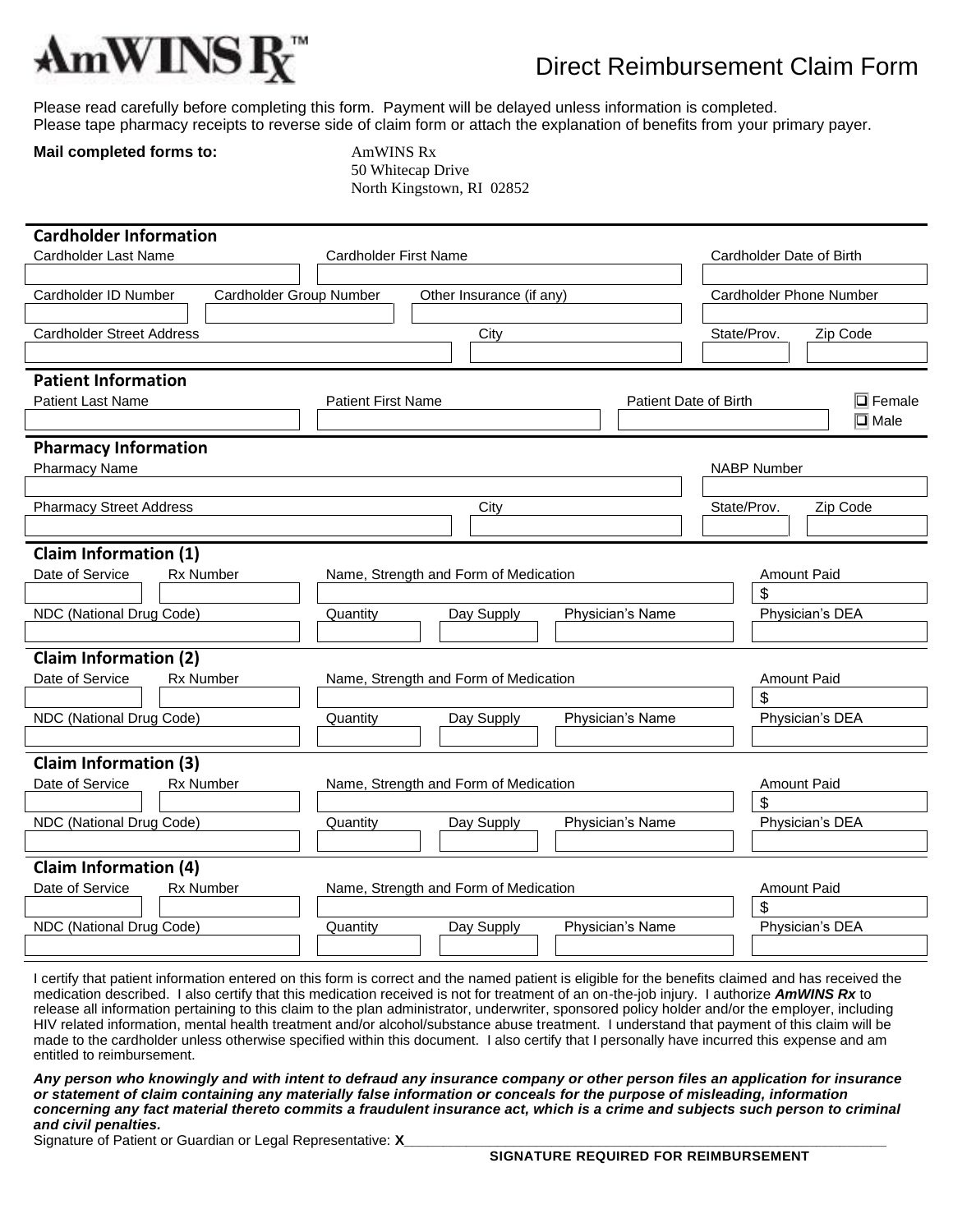

| Please Affix Pharmacy Receipt(s) Below                                |                                                                    |
|-----------------------------------------------------------------------|--------------------------------------------------------------------|
| Attach Pharmacy Receipt Here (1)                                      | Attach Pharmacy Receipt Here (2)                                   |
| Attach Pharmacy Receipt Here (3)                                      | Attach Pharmacy Receipt Here (4)                                   |
| Before you mail this form, be sure to: . Fill out the form completely | • Sign your claim form<br>• Attach all your pharmacy receipts      |
| Mail completed forms to:                                              | <b>AmWINS Rx</b><br>50 Whitecap Drive<br>North Kingstown, RI 02852 |

You can obtain additional forms by calling our Customer Service Department at **800.717.6614** or visiting our website **www.amwinsrx.com**